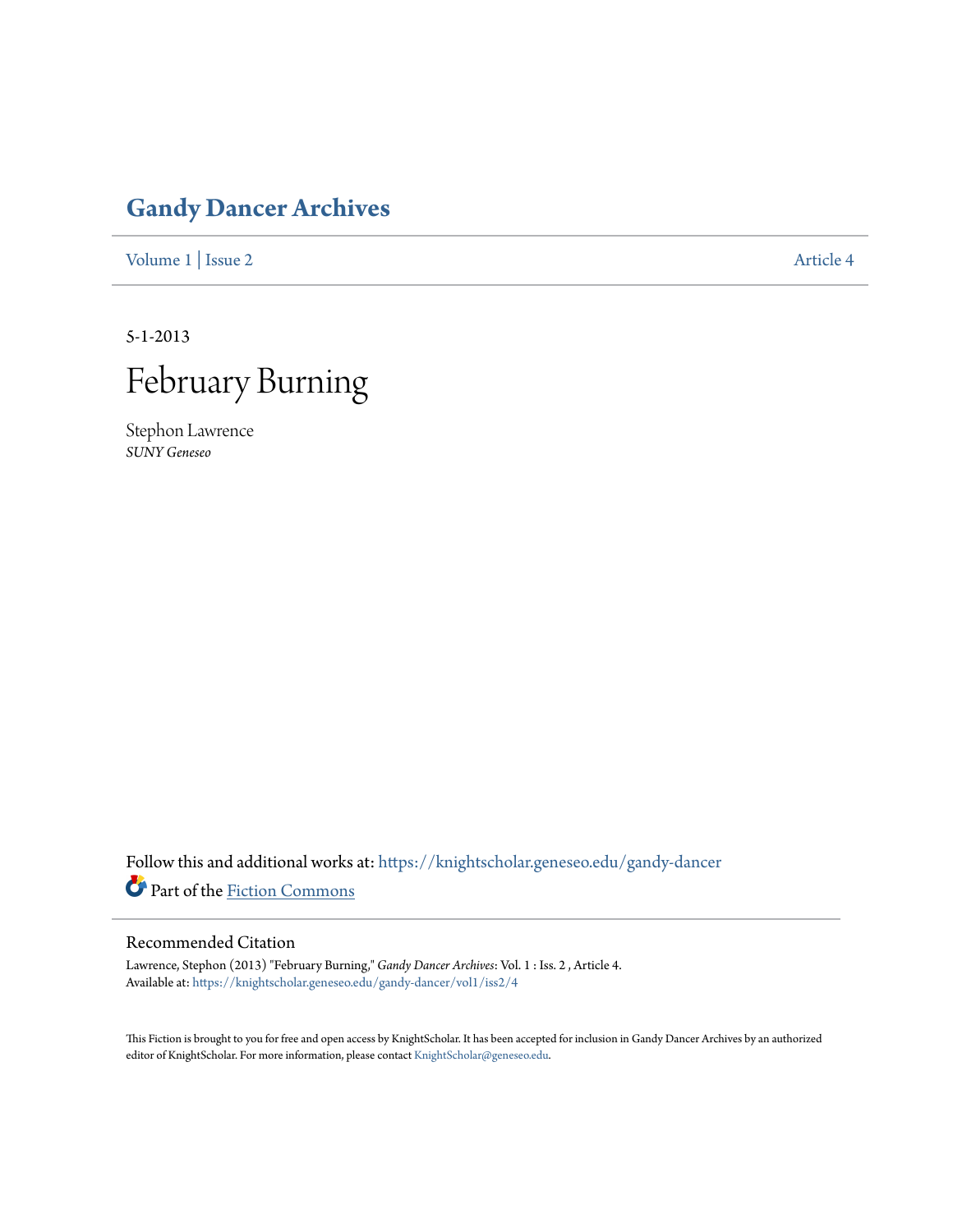## **February Burning**

No one was really all that shocked that Colton stopped talking—it was understood that he'd have to deal with this somehow, and it didn't look as if it would involve much screaming or crying. Two months of silence—a silence so complete that even in the dead of night, when the world was completely still, the sounds of his nightmares would be nothing more than aborted whimpers. Puffs of air—air that would have reverberated against the stark hospital walls had they been born of sound—passed through his lips into the night. The street lamps cast their orange glow through a slit in the blinds, nearly slicing Colton's face clear in half. He watched the lights dim as dawn began to break, and wondered if today would feel any different from the days before.

Today was the day he went home.

Coming home wasn't all that different from what he'd been expecting. Colton knew that there wasn't going to be a special "Welcome home Colton!" surprise party huddled behind the brown leather couch, impatiently waiting for the moment they could all spring up out of that uncomfortable crouch and suffocate him with their goodwill. No, he knew his return home would be more of a tentative ("Well, looks like you made it out of there, huh?") kind of greeting, wrought with the type of sympathy you'd receive when your family no longer knew how to look you in the eye.

Colton knew the burn marks drawing patterns across his back, and the lashing prints across the left side of his face, would be enough to remind his family of how badly he'd messed up—of how much he'd lost. And as much as he'd like to look his mother square in the eye and say, "There's still hope, Mom. She can still wake up," Colton didn't think he believed it enough himself to find the words. So he kept quiet. His mother held her gaze, however, and Colton could feel it searing into the side of his skull, enveloping itself around his scars—her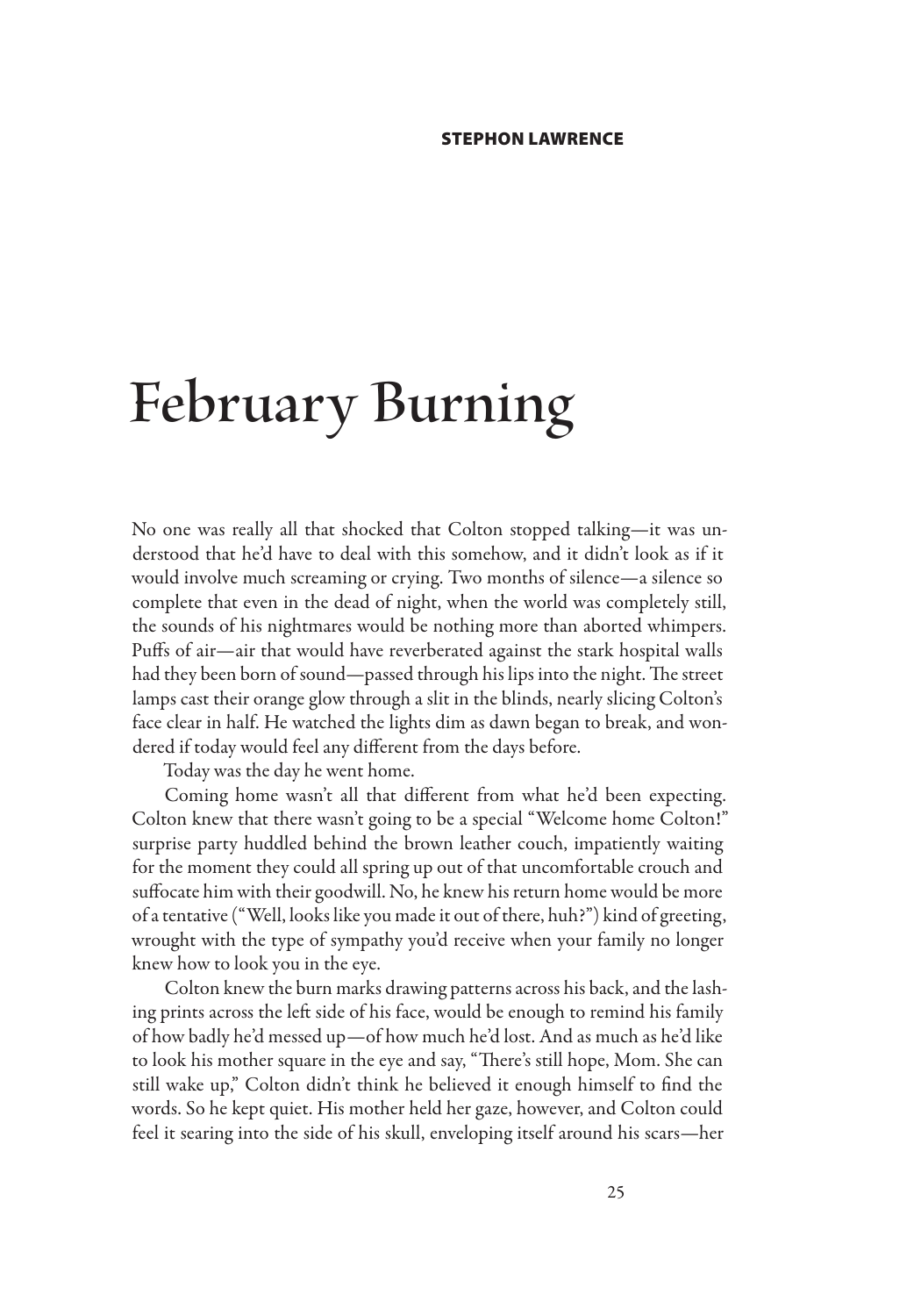personalized version of a comforting hug without the embrace, because Colton shirking away each time she reached to wrap her arms around him was enough notice that hugs would not be accepted here. He wanted to ask her to quit staring or to focus her gaze on the unmarred side of his face.

Colton opened his mouth to speak but a burning fist clenched itself tight around his throat and bells went off in his head. The pounding bells left stars of white behind his eyes and he knew he'd screwed his face up when he felt his mother lay a hand across the back of his neck – just as she would after a bad day at school, or simply in greeting. Her hand was cool and soft just as it always was and Colton was glad that at least some things had remained the same.

The house hadn't changed much, structurally. The foyer still opened up into the living room and Colton could still navigate his way around the couches and the coffee table. He could still find his way to the kitchen without knocking over his mother's favorite plant, or stepping on Huxley's tail—his sister's favorite cat. "*This could still be home,"* he thought as his mother sat him down at the kitchen table, peanut butter and nutella sandwich already waiting for him.

"Are you hungry honey?" Her movements were stuttering and cautious, as though Colton were a wounded animal poised for the defense rather than her son. "Your father's put your bags in your room already, so you can relax, tuck in if you're hungry. Are you hungry? Colton?"

Colton peered at his mother and wondered if this was the sort of homecoming she'd been hoping for. He took a bite of his sandwich and watched as his mother's expression calmed with the realization that although she'd have to deal with "a mute", ("*He's not a mute Charlotte. He's just in shock. That'll change once he's home, won't it Colt?"*), at least he wouldn't starve. She sat with him a while, watching to make sure he'd keep everything down, and that this wasn't a one-bite affair. Once she was satisfied she went about preparing dinner.

Colton continued eating, though to him the bread tasted of sandpaper, the peanut butter of cardboard, and the nutella of dirt. He rolled it all around in his mouth, hoping to produce enough saliva to force the ball of mush down his throat. He got it down but choked a bit, coughing as a small crumb of something fell down the wrong tube. His mother was at the ready with a full glass of water and a firm—but careful as she minded his scars—pat on the back. After swallowing down the entire glass, and undergoing a thorough once-over by his mother, Colton began to make his way up to his bedroom, only to be stopped again by her mid-step.

"Wait a second — Dr. Morris asked me to give this to you." She dug a thick white tube out of her purse and placed it in the palm of the hand she'd raised from Colton's side. "It's for the burns—for the scars."

*Oh right, those. As if I'd almost forgotten.*

"I can help you with your back if you like?" One last attempt to get him to talk before dinner, but Colton simply closed his fist around the tube and made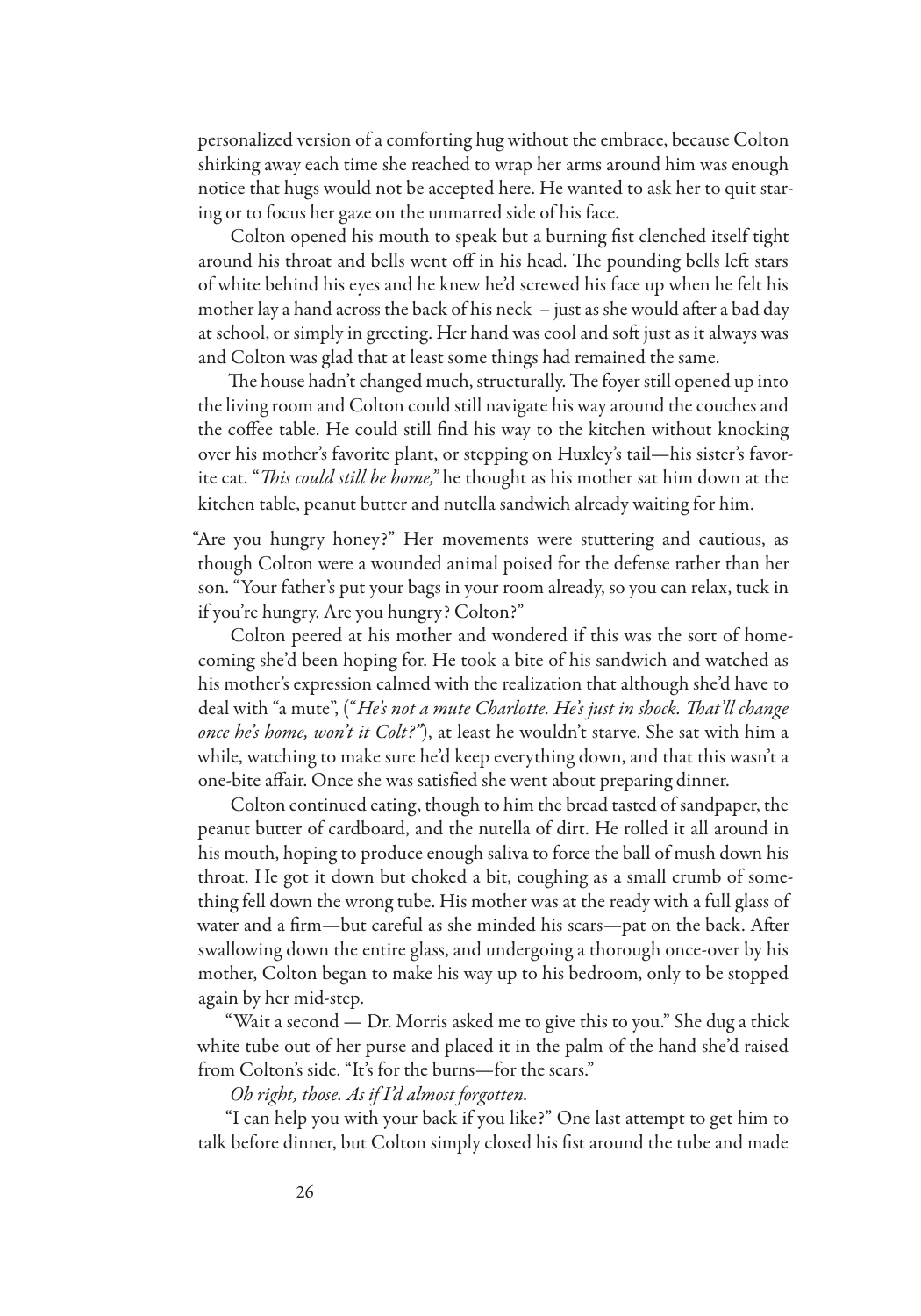his way upstairs, unable to stop berating himself for being rude to his mother, and unable to stop telling himself that February had it worse.

His room hadn't been altered too greatly during his time in the hospital. The thin dividing wall between his room and February's managed to keep most of the damage on her side. The curtains had been replaced, along with the bedspread—everything in a pale grey-blue, to match his eyes most likely—his mother's doing. There was a new coat of paint covering the walls that was a deeper shade of blue, navy almost. That task would have been left to his father, as the walls were too long and too high for his mother's short stature to handle. Besides, chances were she had been at the hospital while all the renovations had been underway. She preferred to walk to and from intensive care rather than to oversee a few shelves being installed.

He didn't want to see February's room, not just yet. He wouldn't be able to see past the flames in his eyes—to see where Huxley would be spread out on her bed, waiting for her to come home—to wake up. But he needed to go to the bathroom and her room was on the way. Colton had been hoping that the door would be tightly shut, maybe even locked, but it stood ajar. It needed to if the smell of smoke, charred furniture, and fresh paint were ever going to find their way out. Colton cursed the masochist burrowing a home inside of his brain (maybe even his parents, just a bit, for leaving it open) as he glanced inside.

At first the normalcy of it struck him like an over thrown lacrosse ball to the face. A new set of furniture in such a deep mahogany that it was almost black—the more 'adult' set Feb had been begging for—stood in place of what had been lost. Her bed stood higher on its new frame and the floral sheets and pillows looked lush, fit for people one hundred times richer than his family. Her walls were painted in her favorite shade of maroon—deep and full, like vintage wine—and Colton's entire body tensed as he watched plumes of smoke billow up from the ground. Creeping tendrils wrapped themselves around his nostrils and Colton gasped, searching for breath. It wasn't until Huxley wrapped himself around Colton's ankle, mewling for attention, that the smoke cleared and Colton closed the door.

They'd let Colton see her before Dr. Morris cleared him for discharge. Neither his parents nor the doctor knew how he'd react, or if he really even wanted to see her that way. He'd made it about as far as the doorway.

Colton could see the tubes running in and out of his sister, chasing each other round and round till they met at the base of the machine keeping her alive. Her head was shaved where the surgeon had sewn the gash in her skull. Her face was pale and her eyelids were translucent blue. February's arms were covered by the blanket a nurse had brought in earlier, but Colton could see the burns weaving up her forearms as though they were unveiled and on display for all to see and gawk at. His stomach began to curl and his face and back felt white-hot, the patterns of scar tissue reminding him that he should have done better. He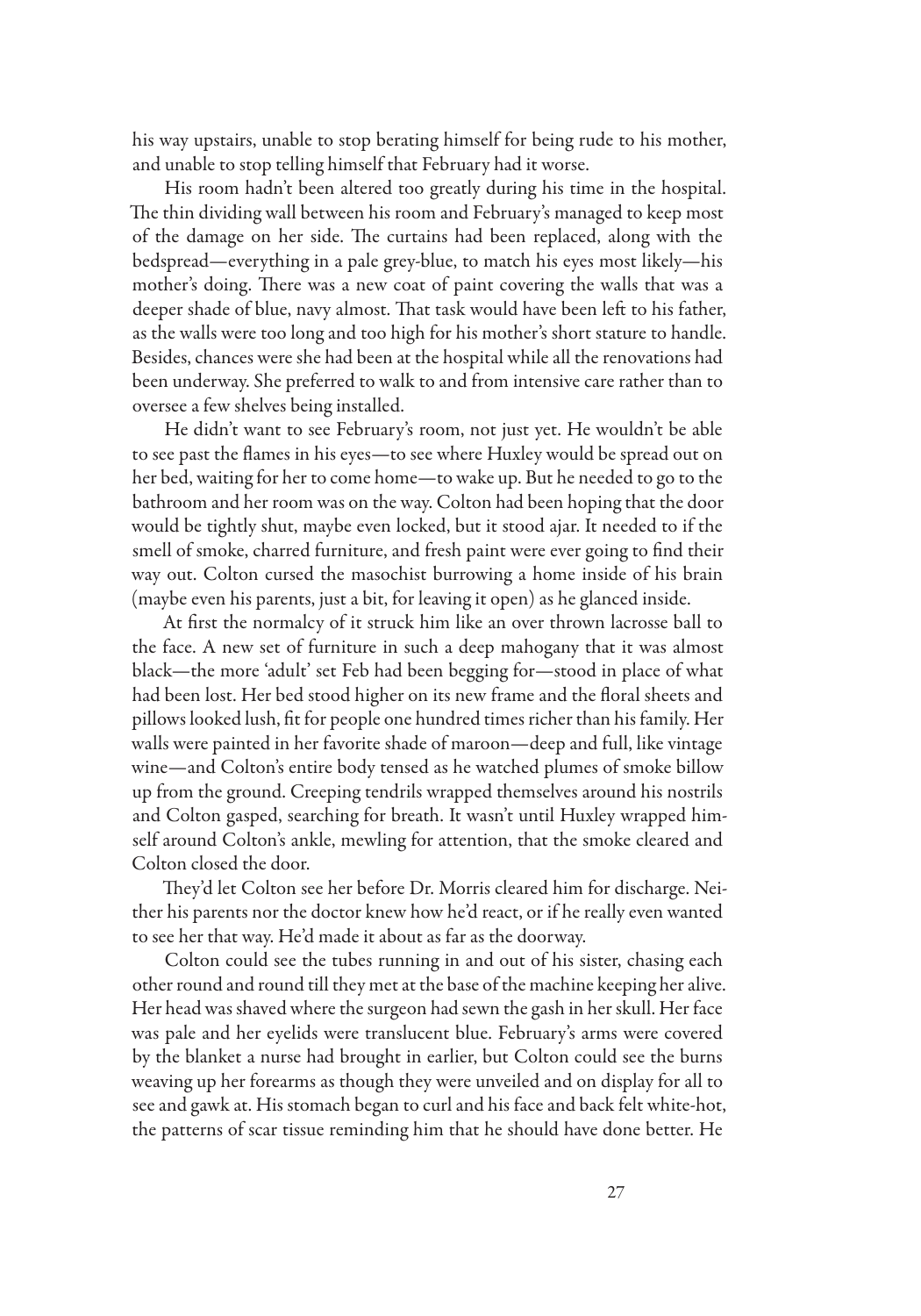should have kept her safe.

He walked out of the doorway. It wasn't until his father walked after him, laying a heavy hand—just this side of reassuring—on his shoulder, that Colton even realized he was shaking. "It's going to be alright Colt. Feb's going to pull through." Colton shook harder. "Son… son? It's all right Colt… Jesus Christ, c'mon son, please snap out of it!"

It took a round of sedatives to get the shaking to stop.

Colton noticed the duffle bag placed neatly at the center of his bed; he stepped back into his room to unpack it, trip to the bathroom forgotten. As he went to put his few mostly threadbare, mostly worn, shirts and jeans in their rightful spots, he noticed all the new additions to his wardrobe. Most of his clothes hadn't made it through the fire, and those that did didn't make it through the firemen's hoses. He considered maybe looking through the new pieces of clothing, as any self-respecting sixteen year old would after realizing their mother had once again been delegated the task of dressing them, but an insistent buzzing heaved it's way into Colton's ear. It was coming from his desk, from a new cell phone (well new to him, it looked as though it might have belonged to his father before the new model came out) and as he approached he could see "HOME" flashing across the display.

"Colt? You there? It's Dad—just making sure your phone's on and ready. The guy at the store gave us a pretty hard time setting it up…. Can you hear me?" Colton could hear his mother puttering about in the background, her voice ringing through the receiver, "*Is he saying anything? Mark is he even on the phone? Maybe we should just go up there?"* He could hear the tell tale scratching of cotton against plastic as his father moved to hold his cell against his chest, while he pleaded for Charlotte to just give this a try*.*

"Hey why don't you come down and have dinner with us? And maybe after you can come with us to the hospital—try seeing February again?"

Colton hung up the phone.

Somewhere deep in the back of his mind, Colton knew they didn't blame him, and that February wouldn't—once she woke up. But that was difficult to remember when all he could see were flashes of his sister stuck under that damn bookshelf (it wasn't ever stable enough for all the stories she'd loaded it with), and the tear streaked frowns his parents had worn at his hospital bedside after his first skin graft.

It was even more difficult to see when his mother and father treated him with the careful paranoia often geared towards unbalanced war vets with gun collections. They did all they could not to mention the specifics of what had happened—at least not until February woke up, Colton guessed—though it's not as if Colton needed the reminder. He hadn't forgotten. Colton even saw their precaution possibly veering towards a point where his mother would end up steering him out of the kitchen if one of the stove's burners were on. He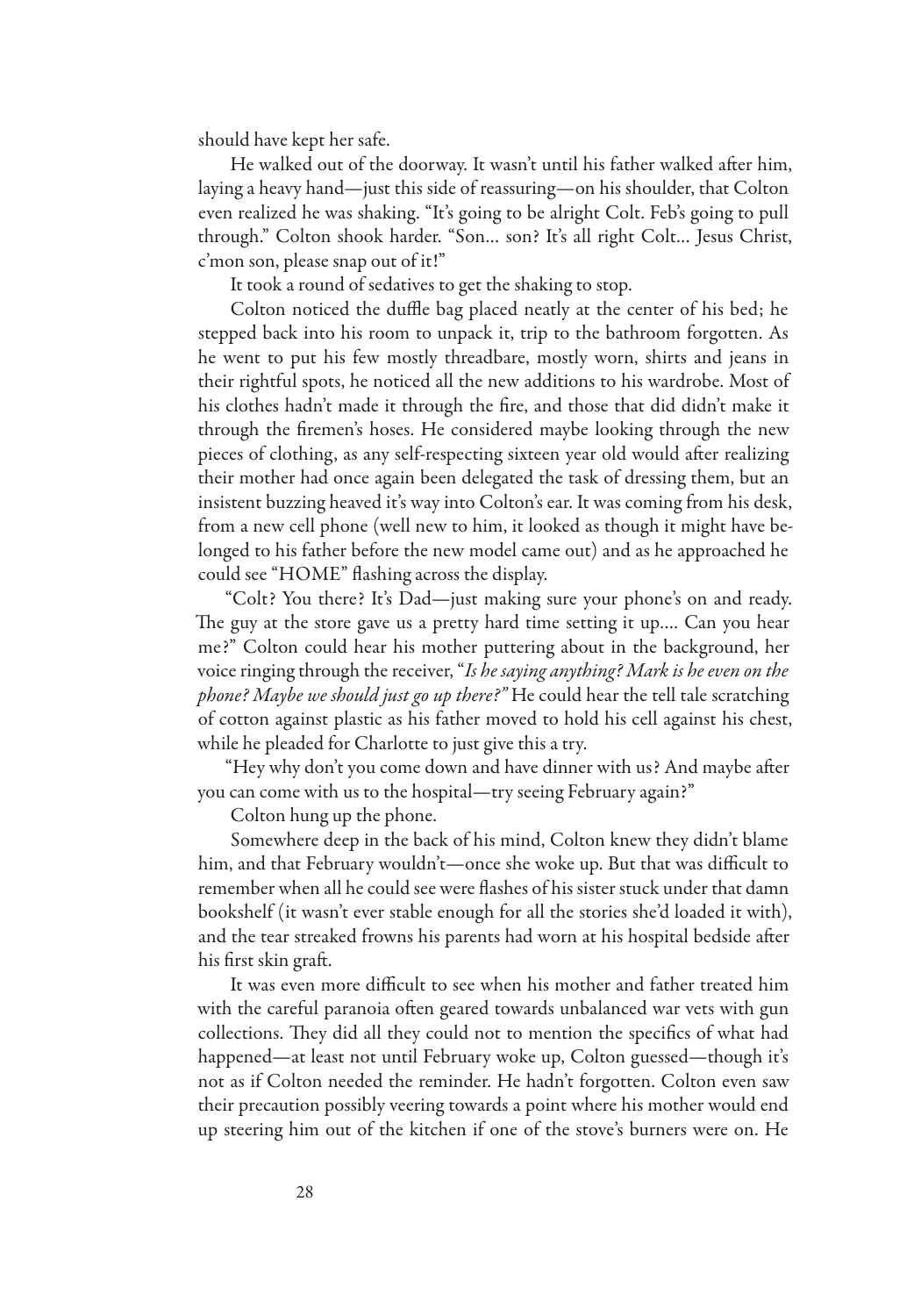didn't want it to have to come to that.

"Oh, honey!" his mother started, one hand clasped to the kitchen counter as the other lay across her heart, once her ear caught the cadence of Colton's breath. "Dinner's not quite ready yet, and your dad just went out to grab some dessert. Why don't you set the table hmm? … Don't bother with the candles though, we don't need them at every meal after all." Her smile was as loving as it ever was, but Colton could see the sadness hanging in the corner, the fear.

The entire ordeal was exhausting—too exhausting to even drudge up words in explanation of his exhaustion—and Colton found himself setting four places instead of three.

"Colton…" His father looked at him, gaze saddened, and his mother sat, quietly encouraging Colton to do the same, but he moved to put the fourth plate back in its cupboard.

"No" his mother said "Leave it, it's alright. She's here in spirit." Colton found it funny that his mother would put it that way, as if Feb was actually gone. As if she'd caught his train of thought, her eyes widened and she reached quickly for his hand. "Oh no! I don't mean it like that. She's going to be fine, I just mean… having her plate here… it just feels more like she's late coming home from a friend's…"

"It's alright, Charlotte" his father interjected in that soothing tone Colton has heard him use countless times—especially on the women in their family, never the one to want to see them hurting. "We can talk about it you know, Colt… about the fire. It's alright."

From the moment he'd sat down Colton had felt stifled, the air in the dining room heavier than usual, but now it was as if someone had steadily been stuffing marshmallows down his throat for how sticky and congested it felt.

It was simpler for Colton to return to his room after dinner, trying hard as he went to look past his parents' faces, past the worry and disappointment there. He wanted to tell them that they were jumping to conclusions. He did want to see his sister, *just not like this.* He knew he needed to face her, to make sure for himself that she was recovering, but there were times, much like right now—right before fitful sleep claimed him, spread out over his duvet, instead of under or inside of it—where he would imagine standing over her, watching the respirator push her chest up and out, filling and refilling her lungs—clearing out all traces of smoke. He would say something—he couldn't decide what ("I'm sorry," felt like too little*,* and "Forgive me," felt like too much).

Her eyes would open and she'd take in his face—the scars marring the line of his left brow, nearly touching his eye, and the way they stretched all the way to his full bottom lip—and instead of recognition, or relief, her eyes would melt into something along the lines of hate. Colton couldn't take the chance of this being the sort of thought that turned into a premonition. He wanted to remember the way she looked up to him but still managed to be mature enough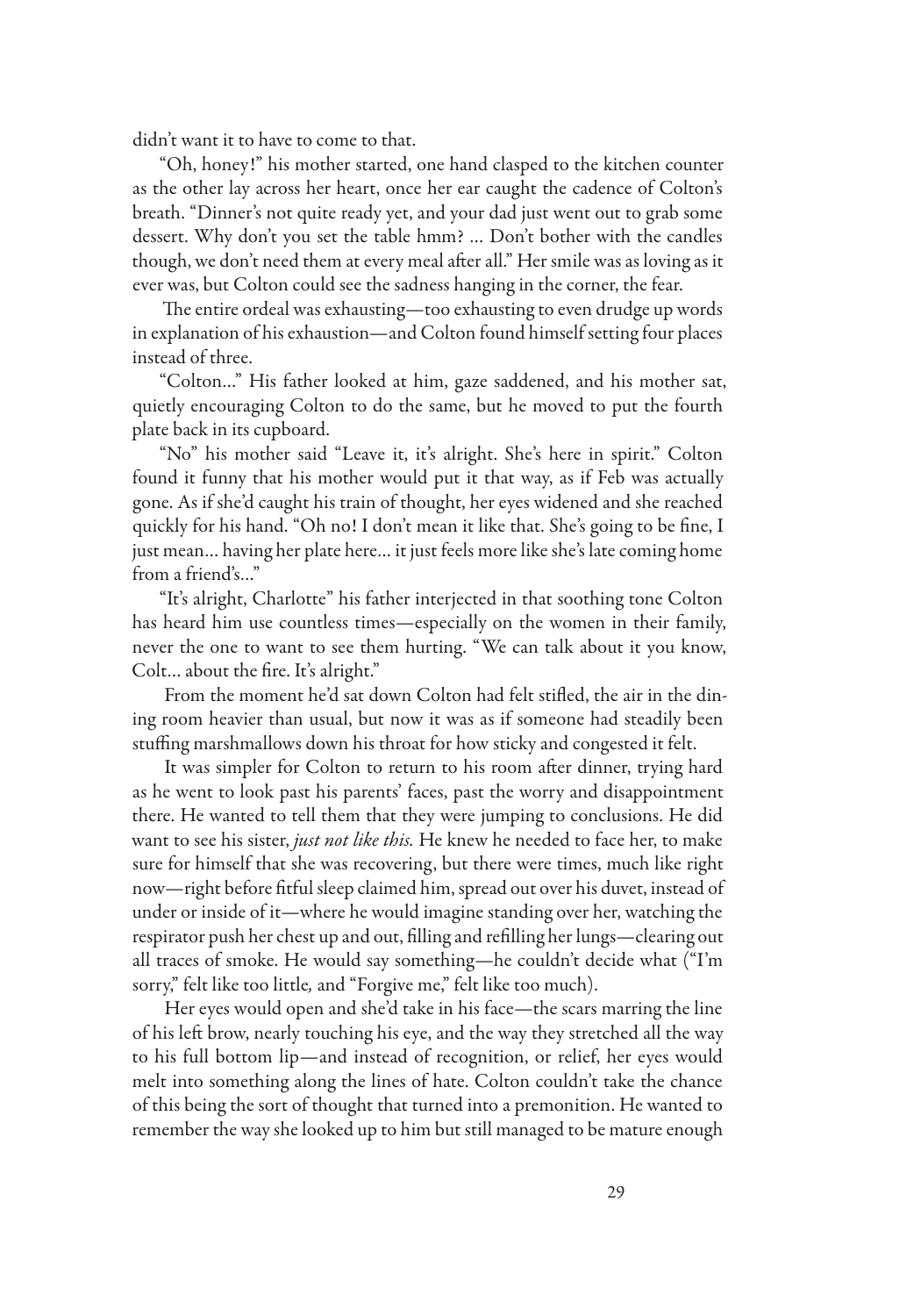to hang out in his room with him, even when he had friends over. He wanted to remember the way February would get the most curious look in her eyes whenever the woes of being thirteen settled themselves on her mind.

He wanted to forget that there was a chance February would never creep into his room after lights out to poke him in the side and ask, "Colt, why would Jimmy Brewer ask me to the spring dance if everyone knows he's already seeing Molly Shea?" Colton wanted to forget that he'd have to make up an answer his mother wouldn't punish him for later.

But most of all, he wanted to forget that he's the one who left that Zippo out in the open.

On his second day home, Johnny came to see him. Colton knew that Johnny had been allowed visitation in the hospital a handful of times—the first being when both Colton and February were quarantined behind glass—for fluid replacement they'd said. No one had been allowed in the same room as either of them until the skin grafts had started. The surgeries hadn't been very extensive—the burns were superficial, just barely crawling into the second degree. But Colton figured it must have seemed eerie to Johnny to have your skin replaced—to have what was once part of your thigh placed upon your back, face, arm. But as Colton watched Johnny walk into his home, a place that had once been so familiar now marred by the lingering stench of smoke (Colton realized his mother was doing her best to neutralize it, the increased number of *Glade Plug-Ins* lying around being any indication), Colton was glad the doctors had done it.

In right profile Colton knew he looked about the same. His hair was still cut in that way where it was buzzed in the back but longer and spiked up at the front. The strength he felt in his jaw hadn't lessened, but his eyes seemed dull—a shade of blue he can't remember having seen before. Colton knew Johnny would notice, that he'd ask about it, and in such a way that a nod of Colton's head wouldn't be enough. He'd try and get him to talk—maybe even joke about that time Colton face planted on the lacrosse field, too distracted by his cheering family to notice the other team's attacker heading straight for him.

Colton, perched in place at the top stair, saw his parents greet Johnny as they normally did, with a firm handshake from his father, and a hug paired with a sweet "Hello Aleshenka" from his mother.

Johnny gave his usual grimace at hearing his first name, "Oh, c'mon Mrs. H, you know I hate that name!"

She raised her eyebrow; a laugh hidden in the corner of her mouth, "Why? It's yours, isn't it?"

Colton's father laughed at the exchange, and let Jonny make his way up to see Colton. The creak on the first stair only lasted a second as Johnny paused, then sounded again as he turned back towards Colton's parents.

"He's… okay isn't he? I mean, I know he's not talking or anything but he's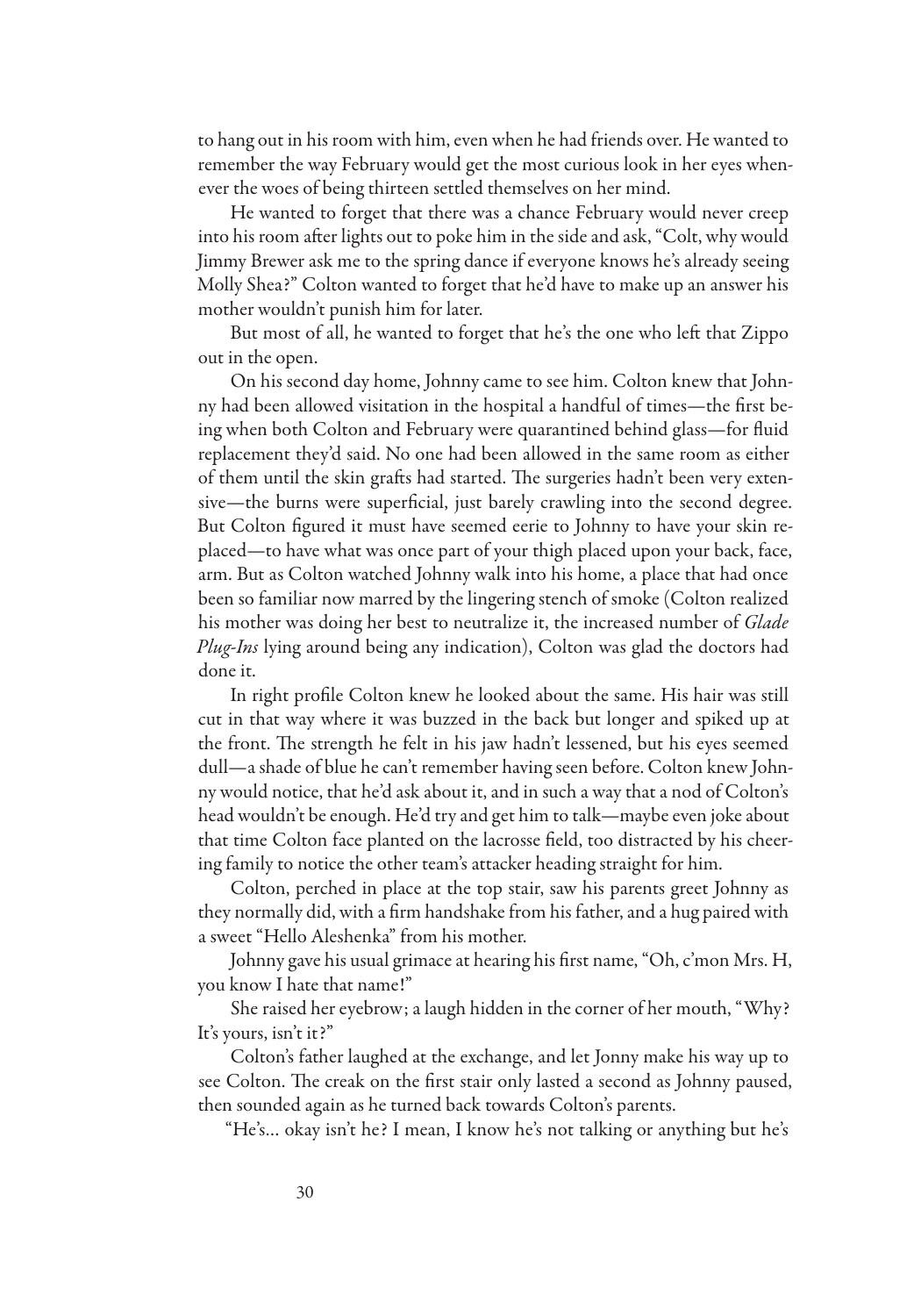fine, right? Still the same kid I met in the sandbox?"

In the silence following Johnny's question Colton imagined his father had put an arm around his mother's shoulder—a comfort to both of them as he forced out an answer. "We're not so sure, Johnny. It's been… difficult for him."

Johnny, visibly steeling himself ("Okay. Okay.") climbed the rest of the way upstairs, and Colton rushed back to his room, unsure of whether he could handle being caught eavesdropping.

He sat on his bed, waiting for the door to creak open and for Johnny to poke his head in, doing his best to keep his left side out of sight—out of mind. "Hey man, can I come in?" Colton nodded, shifting forward to pull out his desk chair, a silent indication that he should have a seat. "Okay, so I know you're still not talking, and I'm not going to force you to. Besides, I'm used to it—doing most of the talking. I don't even get sent to detention anymore, but then again that could be due to you telling all our teachers I had a condition…"

As Johnny prattled on, Colton took in his face. It was as pale as ever, and unmarred. His dark hair was cropped short all around, the same buzz cut he'd been sporting since they were twelve. Johnny's eyes betrayed the comfortable posture he held, the nerves dancing behind his irises, and Colton looked away. He focused his gaze on Johnny's shirt, a baseball tee adorned with palm trees and a setting sun, the words "Welcome to Honolulu" emblazoned across the chest. It had been a fifteenth-birthday gift from Colton—a thrift-shop find and the last time he had worn it Johnny handed Colton a gilded Zippo, offering a spare can of lighter fluid along with it.

"Hey remember that winter it snowed so bad we got like, a week of snow days? *The worst snowfall Long Island's ever seen,* my dad says. You remember right? We spent all week sledding and telling Feb we'd bury her in the snow if she didn't stop following us around. Man, I think we were—what, like eleven maybe? Your mom threatened to send us back inside if we didn't let her play along, so we had her make snowballs while we built that huge snowman. God, that thing was gigantic. I think I kept slipping, and knocking it over, so you made me trade places with Feb. I swear your mom has a picture somewhere of me sulking while you picked her up to stick the carrot-nose in. God that was great." Colton flinched when Johnny's voice broke towards the end and their hands mimicked one another's—clenched and writhing in their laps.

"I'm sorry man, I shouldn't have-" Colton reached out and wrapped his hands around Johnny's stilling them. His gaze held strong and locked on Johnny's and he hoped his friend would understand that this was not his fault—that he's not the one who filled the lighter and practically handed it off to February.

Johnny left a little while later, "Homework to be done, ya know," but not before panhandling his friend into an embrace. Colton was never the type to hug—he'd only ever hugged Feb and that was back when she was four and scraped her knee—but he let himself fall into it, if only for a moment, before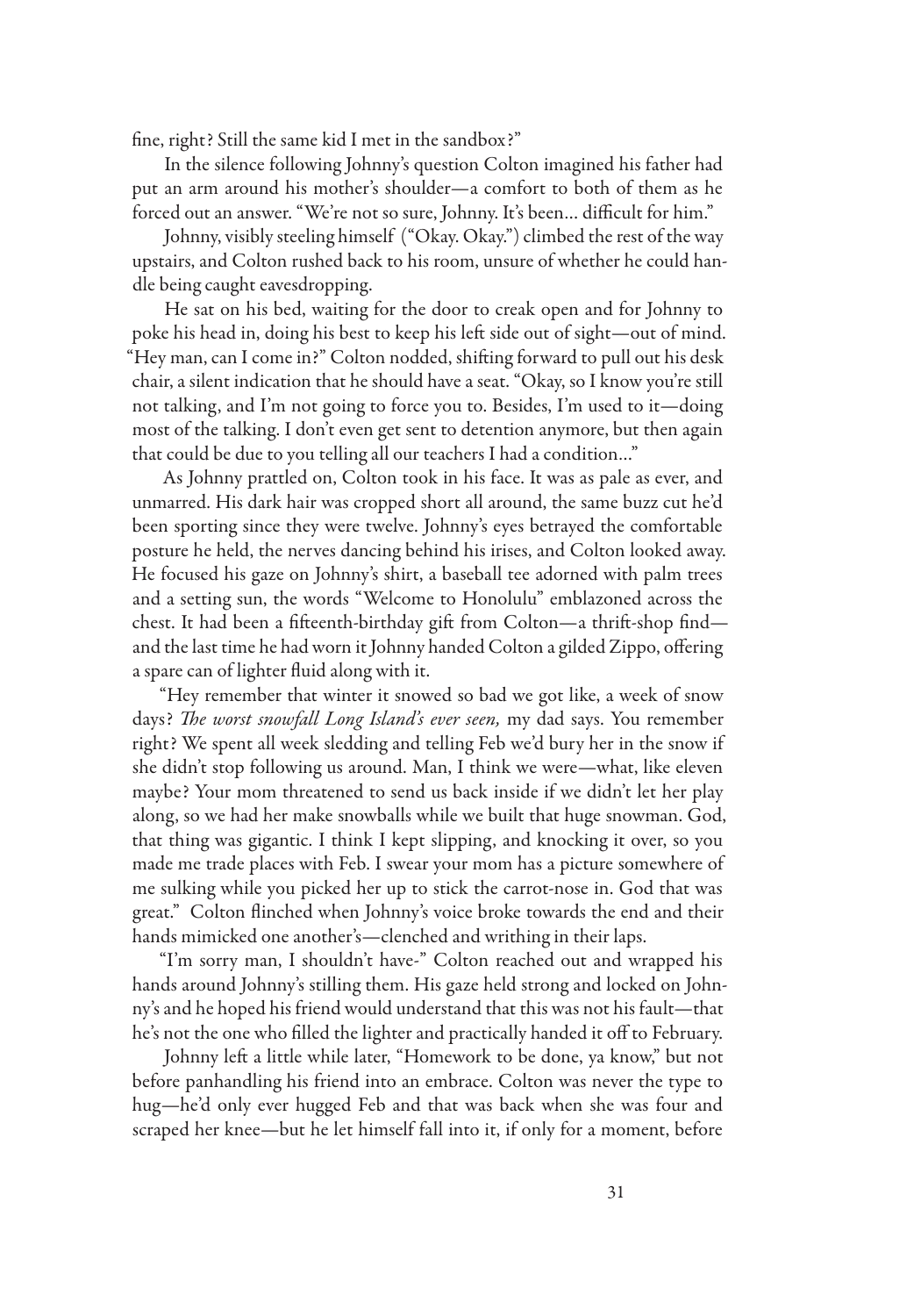letting go and seeing Johnny down the steps.

Most days after school, February would go straight up to Colton's room, Huxley in tow, and work on her homework until he made it back from school. Once he got in she'd listen to him complain about how long the bus took (how Mom and Dad should just cave and get him a car already, which would work out for both of them since he could just swing by the Junior High…) and drift off for an hour or two. February knew he'd still be there when she woke up, hunched over his desk working on his Calculus homework, or fooling around on his laptop. But today she awoke to Colton sitting back in his chair, relaxed as he watched a movie on his laptop, flipping a golden lighter open and shut on his thigh, it's flame a beacon in the evening dimmed room.

"Where'd ya get that?" At the sound of her voice Colton hit the pause button. As he turned to face her where she sat on his bed, there was a moment where the screen of his computer was right in February's sights. It was paused on a still of Colton's favorite character from that ghost hunting show, making a less than handsome face. She giggled to herself and Colton gave her a funny look. "Where'd I get what, kid?"

"The lighter, duh. Mom and Dad know you're gunning for lung cancer?" Colton scoffed and a smile cut across his face. "I don't smoke, you know that. Johnny gave it to me—late birthday gift."

"That's a pretty lame gift."

"Hey! I like it. Besides if Johnny were here you'd be singing a different tune. Don't think I don't know about your little crush."

February's face heated and shone scarlet, "I *do not* have a crush on Johnny! He smells like a sweaty jock strap!"

Colton chuckled as he got up to scruff a hand through February's sleep tousled hair—hair as chestnut brown as his own, "Of course Feb. I'm making pizza bagels, want one?"

"Two please. Hey, why don't you let me hold that lighter of yours—just 'till the parental units get in?"

"Not a chance, kiddo."

In retrospect, Colton should have known to put the gilded Zippo back into his pocket, instead of his desk drawer.

Long after Johnny had gone home and his parents to bed, Colton decided to attempt the same. His fitful sleep turned to a waking terror that had to be seen through to its end, as though his mind refused to leave him be in what was meant to be a pleasant afternoon.

In his mind's eye he could see February reaching into his desk drawer as he fuddled with the pre-heating oven. He watched as she tip toed across the hall to her room, Zippo like a secret held close to her chest. Filling in the blanks he missed, his unconscious offered up images of February sitting at her desk, testing out the lighter's potency on pieces of crumpled up paper—most likely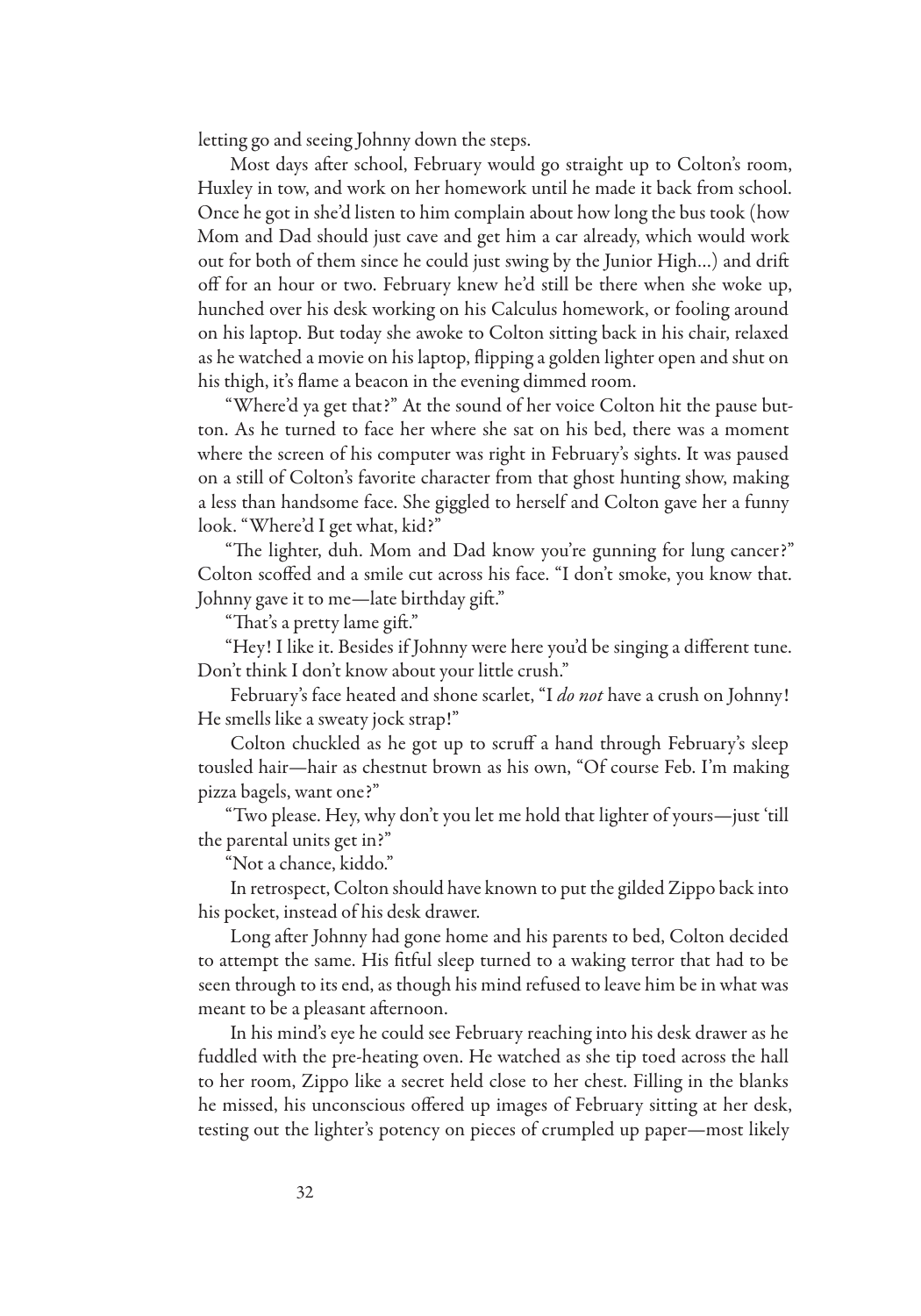torn out diary entries about Johnny (Colton was on to her after all). He saw the panic that spread like wildfire in her eyes when she realized the paper burned a lot quicker than she thought, especially when it was in the same trash can as a half empty bottle of nail polish remover.

As Colton twisted in his sheets, February's face twisted in his mind, fire scorned and hysterical as she backed away from the growing flames—now tall enough to catch her curtains alight—right into the bookcase. Colton only remembered hearing it fall, but trapped within his mind, he saw the bookcase fall and heard the crack of February's skull—image moving much too slow for the sound—as it made contact with the shelf 's edge.

The dream version of Colton never managed to get the bookcase lifted in time to save them both from the flames. Colton figured he should be thankful that wasn't actually the case.

Colton woke to a cool breeze dropping stealthily through his open window, gently lapping across his cheek, the way Huxley would whenever he missed February enough to pay Colton any mind. When his nightmare passed, his visit with Johnny had started replaying through his mind—enough to find itself woven into his dreams against a background of smoke. Colton, the only one choking on it. As he blinked, bleary and sleep confused, he couldn't help but realize that Johnny never mentioned his scars—not even to comment on how "badass" he probably thought they were—and Colton wondered if his attempts to remain in-profile actually worked. Chances were, Colton knew, that Johnny was just a better friend than he realized. Dawn slowly made its way across the sky, fighting what seemed to be a losing battle with the night. Not yet ready to face another sunrise, Colton huddled beneath his duvet—the near-black of his under-covers too dark to let him take refuge from the remaining twilight, but still too light to hurl him back into the night and all of its burning.

The phone his parents had given him began buzzing on the nightstand Colton had placed it on the day before, so wildly it almost fell to the floor. This time the display read "Dad" and the clock behind it read 3:02am. A rolling wave of dread settled itself deep within his gut, nearly forcing out the dinner he'd forced in. Colton tapped the screen's "answer" button, held the phone to his ear and waited for his father to realize the phone had stopped ringing.

"Colton, you there?"

Colton's breath stuttered– something that would have been an "*Oh God, is she-"* had his mouth been able to twist itself into the necessary shapes.

"I think it's time you come see your sister, Colt. I'm coming to pick you up. Your mother's here with me. We would have woken you… but it looked like you were finally getting some sleep."

The dread in Colton's stomach hoisted its flag and claimed this new land as its own.

"She's been asking for you, Colt. She misses her big brother."